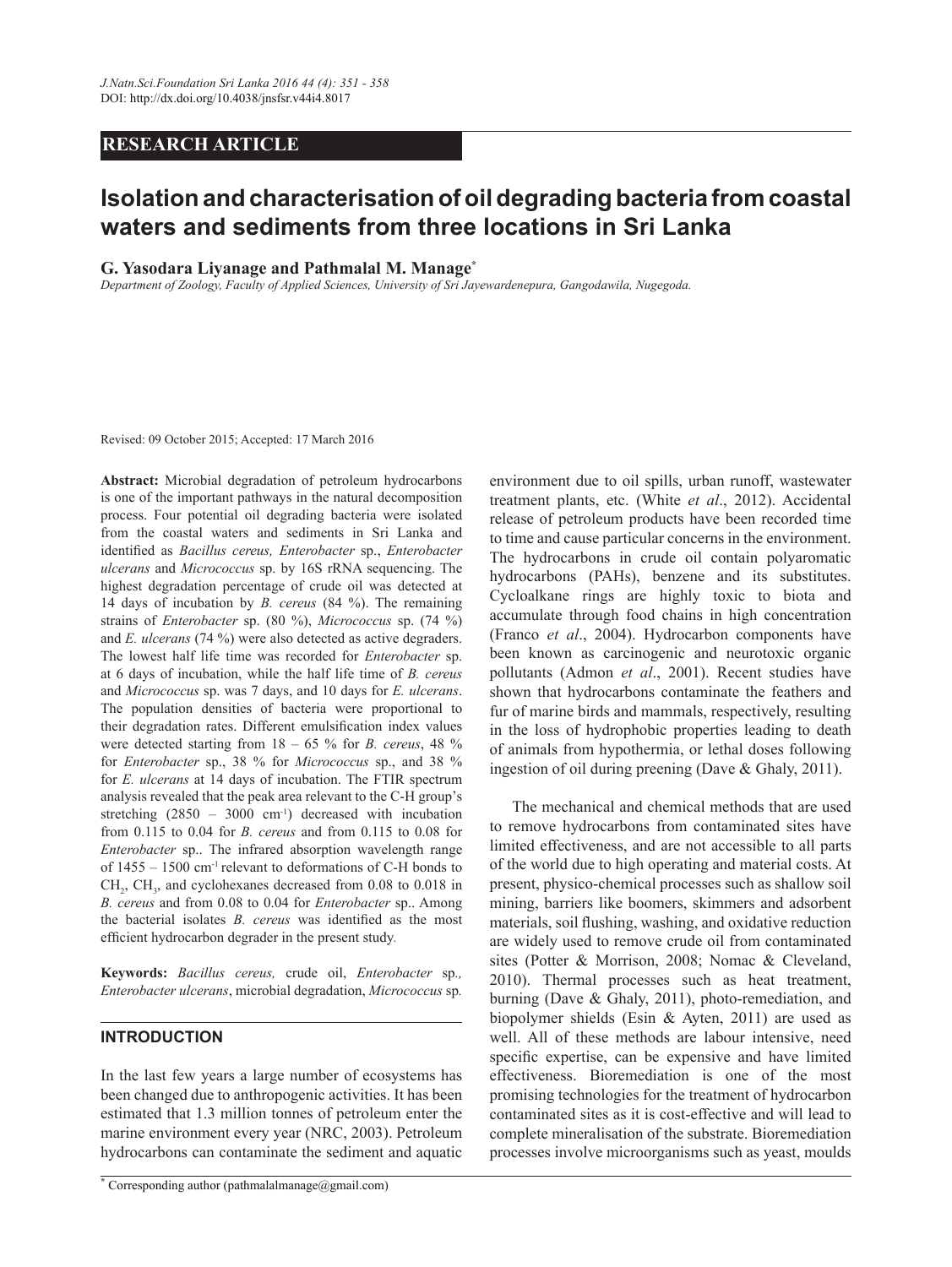and bacteria. The recorded efficiency of biodegradation ranged from  $6 - 82$  % for soil fungi,  $0.13 - 50$  % for soil bacteria and  $0.003 - 100$  % for marine bacteria (Rahaman *et al*., 2002). Recent studies have recorded the use of transgenic organisms for hydrocarbon remediation (Hanson *et al*., 1997). The advantage of using microbes for remediation is that they can be used both 'ex situ' and 'in-situ' depending on the location and can often be used to remove pollutants from soil, ground water, surface water and other polluted environments (Omotayo *et al*., 2012).

 Hydrocarbon degraders have been isolated and characterised from oil contaminated environments, and tested for their petroleum degradation potential in many countries in the world. Microorganisms, namely, *Actinobacter* sp. and *Enterobacter* sp. (Hanson *et al*., 1997); *Corynebacterium ulcerans*, *C. amycolatum, Bacillus badius* and *Micrococus varians* (Omotayo *et al*., 2012); *Yokenella* spp., *Alcaligenes* spp., *Roseomonas* spp., *Flavobacter* spp., *Sphingo bacterium* spp. and *Moraxella*  spp. (Chin *et al*., 2008) have been found to be involved in alkyl aromatic hydrocarbon degradation. Many *Pseudomonas aeruginosa* strains have been recorded to possess a strong ability to degrade crude oil and products of engine oil, pyrex, etc. (Omatayo *et al*., 2012). Further, *in vitro* experiments have revealed microbial degradation of petroleum hydrocarbons in a polluted tropical stream in Lagos by different bacteria species (Admon *et al*., 2001). Rahaman *et al*. (2002) have recorded several bacteria species that have primary degradation ability of spilled oil in the environment. Floodgate (1984) has tested 25 genera of hydrocarbon degrading bacteria and 25 genera of hydrocarbon degrading fungi, which were isolated from marine environments. Rahaman *et al*. (2002) have recorded that  $62.7 - 83.1$  % of the total petroleum hydrocarbons (TPH) in surface soil have been converted to carbondioxide  $(CO_2)$  and water  $(H_2O)$  by bioremediation. The results obtained from 'in situ' and '*in vitro*' studies have concluded that bioremediation is more effective, less expensive and an easily accessible method for the treatment of hydrocarbon contaminated sites.

 The present study focused on isolation, characterisation and elucidation of degradation kinetics of bacteria for crude oil degradation, since very limited information is available regarding biodegradation of petroleum contaminants in Sri Lanka. According to the authors' knowledge this is the first detailed record on the oil degradation potential of the bacteria *Bacillus cereus*, *Enterobacter* sp., *Micrococcus* sp. and *E. ulcerans*  isolated from Sri Lanka.

# **METHODOLOGY**

## **Sample collection and physico-chemical analysis**

Sediment and water samples were randomly collected in May and June 2013 from the Colombo Port  $(6^{\circ} 56^{\circ})$ 28.74" N, 79<sup>0</sup> 51' 3.20" E), Negombo fishing boat landing site  $(7^0 \t10^7 \t56.61^7 \tN, 79^0 \t51^7 \t25.14^7 \tE)$ , and Galle Port (6<sup>0</sup> 01' 56.31" N, 80<sup>0</sup> 13' 49.99" E) at 10 cm depth, into sterile one litre pyrex glass bottles and sterile McCartney bottles. The collected samples were stored in an ice box and transferred to the laboratory within 8 hrs of sampling and stored at 4 °C overnight until analysis. Temperature, pH and conductivity were measured at the site using a thermometer (model: Philip Haris, England), pH meter (model: pH 3110, WT Co., Weilheim, Germany), and conductivity meter (model: Cond 3110, WT Co., Weilheim, Germany), respectively. Dissolved oxygen (DO), nitrate and phosphate were measured using standard methods (APHA, 2014).

## **Isolation of oil degrading bacteria**

Sediment solution for the enrichment study was prepared by adding 5 g of well mixed sediment samples collected in triplicate from each sampling site into  $200$  mL Erlenmeyer flasks and topped up to  $100$  mL using sterilised sea water. Water samples were prepared by directly adding 100 mL of sea water collected from each sampling site to 200 mL Erlenmeyer flasks. Prepared sediment and water samples were inoculated with 0.5 mL of crude oil (CEYPETCO, Sri Lanka) and incubated at 28 °C for 14 d at 100 rpm. After 14 d of enrichment, 1 mL aliquots were taken from the flask for isolation and enumeration of bacteria using the pour plate method [Lauryl-Bertani (LB) medium: tryptone, 9.1 g; sodium chloride, 4.6 g; yeast extract, 4.6 g; agar,13.1 g; per litre]. After 3d of incubation, bacterial colonies with different morphological characteristics were selected and re-suspended in liquid LB medium. Subsequently, pure bacterial cultures were sub cultured and stored in agar slants at -20 °C in LB-glycerol media for further studies (Miyomoto-Shinohara *et al*., 2000).

#### Crude oil utilisation by the bacterial isolates

Isolated bacterial strains were grown in liquid LB medium as described, and starved overnight in phosphate buffer solution (PBS). Then following equalising the turbidities of the bacterial strains at A  $_{590}$  = 0.35, 0.5 mL of the bacterial suspension was inoculated into filtered sterilised  $(0.2 \mu m$  nucleopore) sea water containing crude oil at a final concentration of  $0.01$  g/mL. The treated flasks were incubated at 28  $^{\circ}$ C while shaking at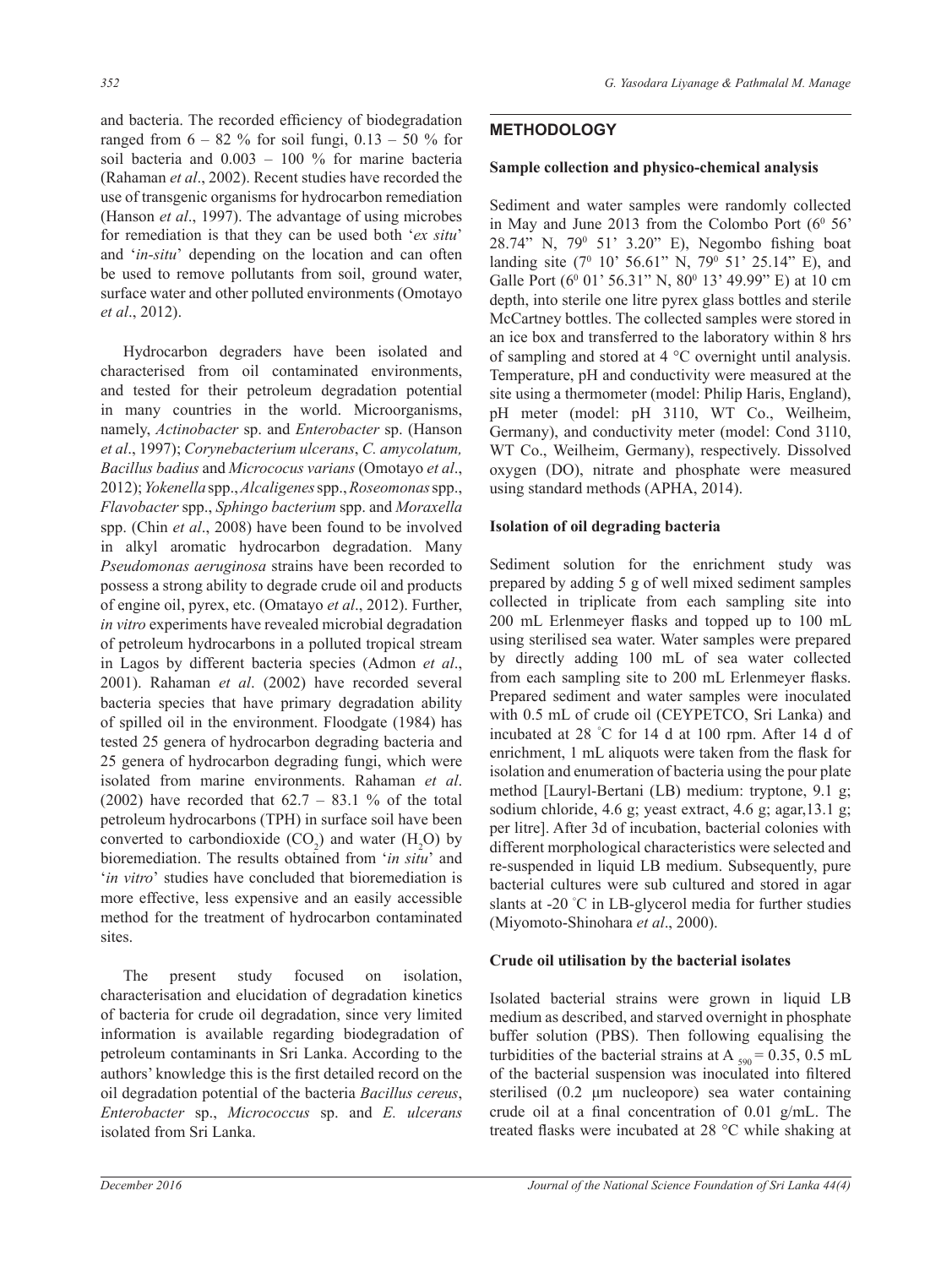100 rpm. The crude oil concentration of each sample was measured by spectrophotometric method (Omotayo *et al*., 2012) at 0, 7 and 14 d intervals at 400 nm. The control was treated in the same manner as the experiment without bacterial inoculation. Results were used to screen potential bacteria for oil degradation.

## Characterisation and identification of bacterial **Lisolates**

The bacterial isolates were subjected to Gram stain and biochemical tests for tentative identification. Confirmation of the strains was done by 16S rRNA gene sequence analysis.

#### **Degradation kinetics of the isolated bacteria**

All potential oil degrading bacterial isolates were tested against 0.01 g/mL concentration of crude oil, and subsamples for degradation kinetics were collected at 2 d intervals for a period of 14 d (Samuel & Oladipupo, 2012).

 Oil degradation rate (*h*) of the bacterial isolates was calculated according to the equation given bellow,

$$
h = \ln (C/C_0) / t
$$

where  $C_0$  and  $C$  are the concentrations of crude oil at the beginning and at the end of the time interval t, respectively (Manage *et al*., 2000). Half life time was calculated as the time taken to degrade 50 % of oil from the initial concentration. The degradation of oil was confirmed by FTIR method (Bhat et al., 2011) and the total viable counts (TVC) and emulsification index were detected at 2 d intervals.

## **Emulsification index**

The isolated bacterial strains were grown in liquid LB medium as described previously and equalised at 590 nm  $(A<sub>590</sub> = 0.35)$ . Two millilitres of the sample from each isolate was removed and centrifuged at 3000 rpm for 15 min to collect the bacterial pellet. The pellet was suspended in PBS and 2 mL of crude oil was inoculated to the bacterial suspension to determine the emulsification index (Abbasi & Amiri, 2008). The bacteria inoculated tubes were properly vortexed at 2000 rpm for 2 min and allowed to stand for 24 hrs at room temperature. The emulsification index was calculated at 2 d intervals for a period of 14 d (Abbasi & Amiri, 2008) using the equation given below.

 $E_{24}$  = (height of emulsion/ height of supernatant) × 100

#### **Estimation of crude oil concentration**

The residual amount of hydrocarbon present in the sample was analysed spectrophotometrically at 400 nm and quantified by using a calibration curve. For the estimation of residual crude oil by spectrophotometric analysis, 10 mL of n-hexane (analytical grade) was added to a flask containing 1 mL of sample from the degradation experiment. The resulting content (hexane and sample) was transferred to a separating funnel for extraction of the crude oil. The extraction was carried out twice to ensure complete recovery of the oil. The extracted aliquot was evaporated to dryness in a water bath (model: Gemmy, YCW-010E, Taiwan) at 69 °C and the residue of the oil was dissolved in 10 mL of hexane after which the concentration was detected using a visible spectrophotometer (model: Labomed, Inc., USA) at 400 nm. The crude oil concentration was obtained from the standard curve and the actual concentration using the dilution factor (Latha & Kalaivani, 2012).

## Phylogenetic analysis

To obtain a more specific picture of the bacterial taxa that were stimulated by hydrocarbon oil and bioremediation treatments, phylogenetic analysis of cloned 16S rRNA genes was performed. The phylogenetic relationships of the strains *B. cereus, Enterobacter* sp. and *E. ulcerans* were inferred by parsimony analysis of their 16S rRNA sequences together with similar sequences assembled with the sequence editor Cluster X and Bio edit programme (Juliette *et al*., 1999). The 16S rRNA sequences of *B. cereus, Enterobacter* sp. and *E. ulcerans* were aligned to the most similar sequences in the National Center for Biotechnology Information (NCBI) using the align sequence programme. Pre-aligned 16S rRNA sequences (with their GeneBank accession numbers in parentheses), which were obtained from the NCBI were used for phylogenetic analysis of *Bacillus cereus* (KF152938), *Enterobacter* sp. (KM4055978) and *E. ulcerans* (KM504129).

## **RESULTS**

#### **Physico-chemical parameters**

Some physico-chemical parameters of water and sediment from the Colombo Port, Galle Port and Negombo fishing boat landing sites are given in Table 1. The mean water temperature ranged between  $28 - 31$  °C and the sediment temperature in the Negombo fishing boat landing site was the lowest (29 °C). The other two sites recorded a temperature of 30  $^{\circ}$ C (Table 1). Alkaline pH conditions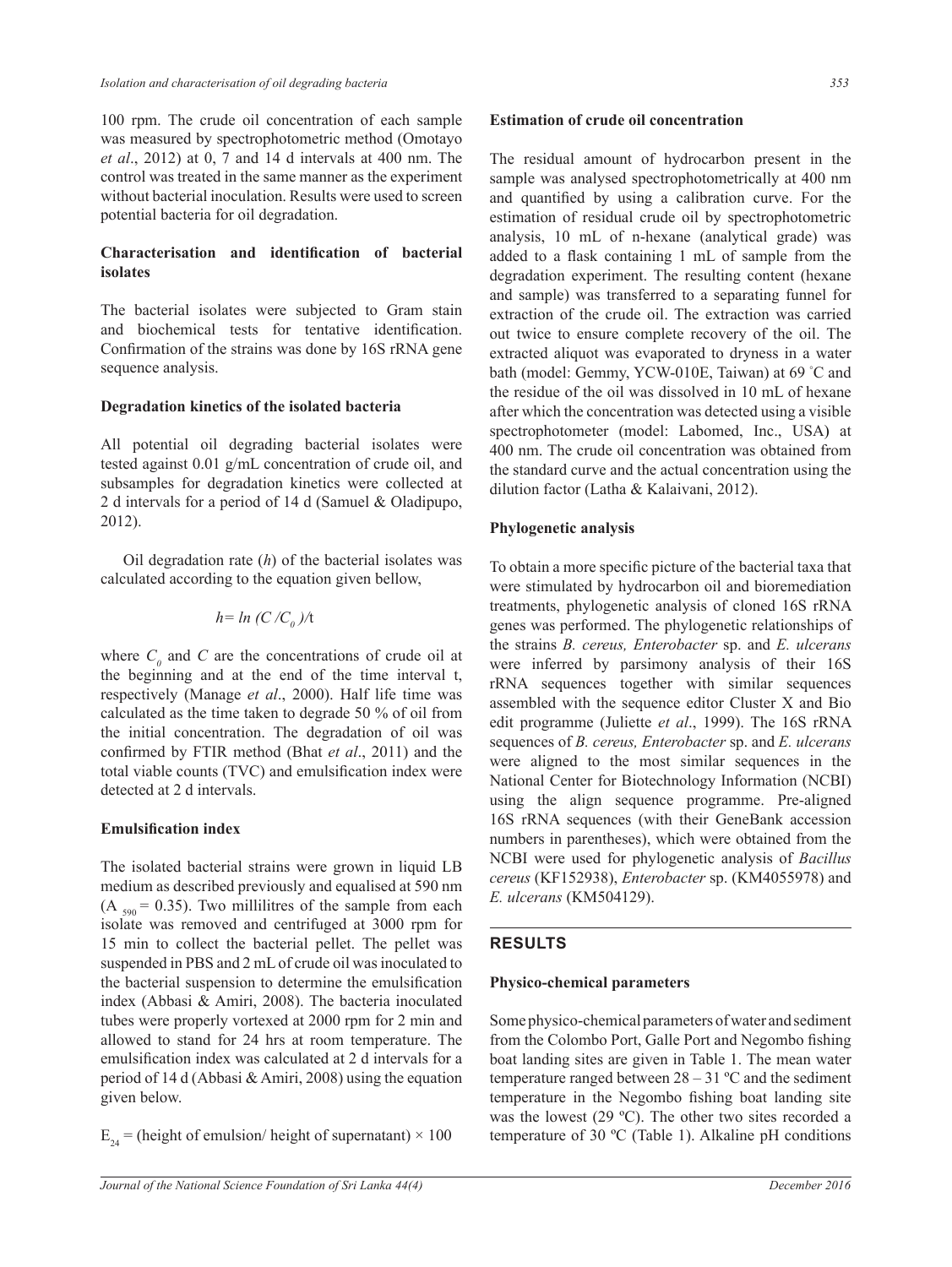were detected in both sediment (8.1) and water (7.9) from the Colombo Port and an acidic condition (sediment  $= 6.0$  and water  $= 6.1$ ) was recorded in Galle Port. The highest dissolved oxygen concentration was detected in Galle Port and the lowest was recorded in Negombo fishing boat landing site. The nitrate and phosphate concentration of water and sediment in the Colombo Port was higher than those of the other two sites (Table 1).

Table 1: Physico-chemical parameters of water and sediment samples of Colombo, Galle and Negombo sampling sites (values are given as mean values of triplicates)

| Parameters                          | Sample sources   |                  |                  |                  |                                   |                  |
|-------------------------------------|------------------|------------------|------------------|------------------|-----------------------------------|------------------|
|                                     | Colombo Port     |                  | Galle Port       |                  | Negombo fishing boat landing site |                  |
|                                     | Water            | Sediment         | Water            | Sediment         | Water                             | Sediment         |
| Temperature $(^{\circ}C)$           | $28 \pm 0.001$   | $30 \pm 0.001$   | $31 \pm 0.002$   | $30 \pm 0.002$   | $29 \pm 0.001$                    | $29 \pm 0.000$   |
| pH                                  | $7.9 \pm 0.034$  | $8.1 \pm 0.032$  | $6.1 \pm 0.025$  | $6.0 \pm 0.031$  | $6.5 \pm 0.037$                   | $6.7 \pm 0.041$  |
| DO(mg/L)                            | $4.8 \pm 0.050$  | $4.1 \pm 0.067$  | $5.6 \pm 0.052$  | $4.8 \pm 0.045$  | $4.2 \pm 0.046$                   | $3.5 \pm 0.052$  |
| $NO_3$ (mg/L)                       | $2.1 \pm 0.045$  | $2.3 \pm 0.047$  | $0.8 \pm 0.048$  | $1.1 \pm 0.039$  | $1.6 \pm 0.057$                   | $1.8 \pm 0.045$  |
| PO <sub>A</sub> <sup>3</sup> (mg/L) | $0.35 \pm 0.062$ | $0.31 \pm 0.067$ | $0.15 \pm 0.058$ | $0.09 \pm 0.064$ | $0.32 \pm 0.071$                  | $0.25 \pm 0.073$ |

## Characterisation and identification of bacterial **Lisolates**

Based on 16S rRNA gene sequence analysis, morphological characteristics and biochemical tests, the oil degrading bacterial strains 15-N-S, 13-G-S, 26-C-W and 17-G-S were identified as *B. cereus* (KM504128)*, Enterobacter* sp. (KM4055978)*, E. ulcerans* (KM504129) and *Micrococcus* sp., respectively.

## **Degradation kinetics**

The degradation of residual hydrocarbon in the media was detected at two day intervals for a period of 14 days.

Degradation percentage of the hydrocarbon varied with the species of bacteria. *Bacillus cereus* recorded the highest degradation (84 %) while *Enterobacter* sp., *Micrococcus* sp. and *E. ulcerans* showed 80 %, 76 % and 74 %, respectively (Figure 1).

 *Enterobacter* sp. showed the lowest half life time of 6 days of incubation whereas *B. cereus* and *Micrococcus* sp. showed a half life time of 7 days. A half life time of 10 days was detected for *E. ulcerens*.

 It was detected that both total viable counts (TVC) and emulsification index increased with increasing incubation time (Figure 2). The initial concentration



Figure 1: Bioremediation of crude oil by different bacterial isolates; control - black bars, *Enterobacter* sp. hatched bars, *E. ulcerans* - white bars, *Micrococcus* sp. - dotted bars, *B. cereus* - shaded bars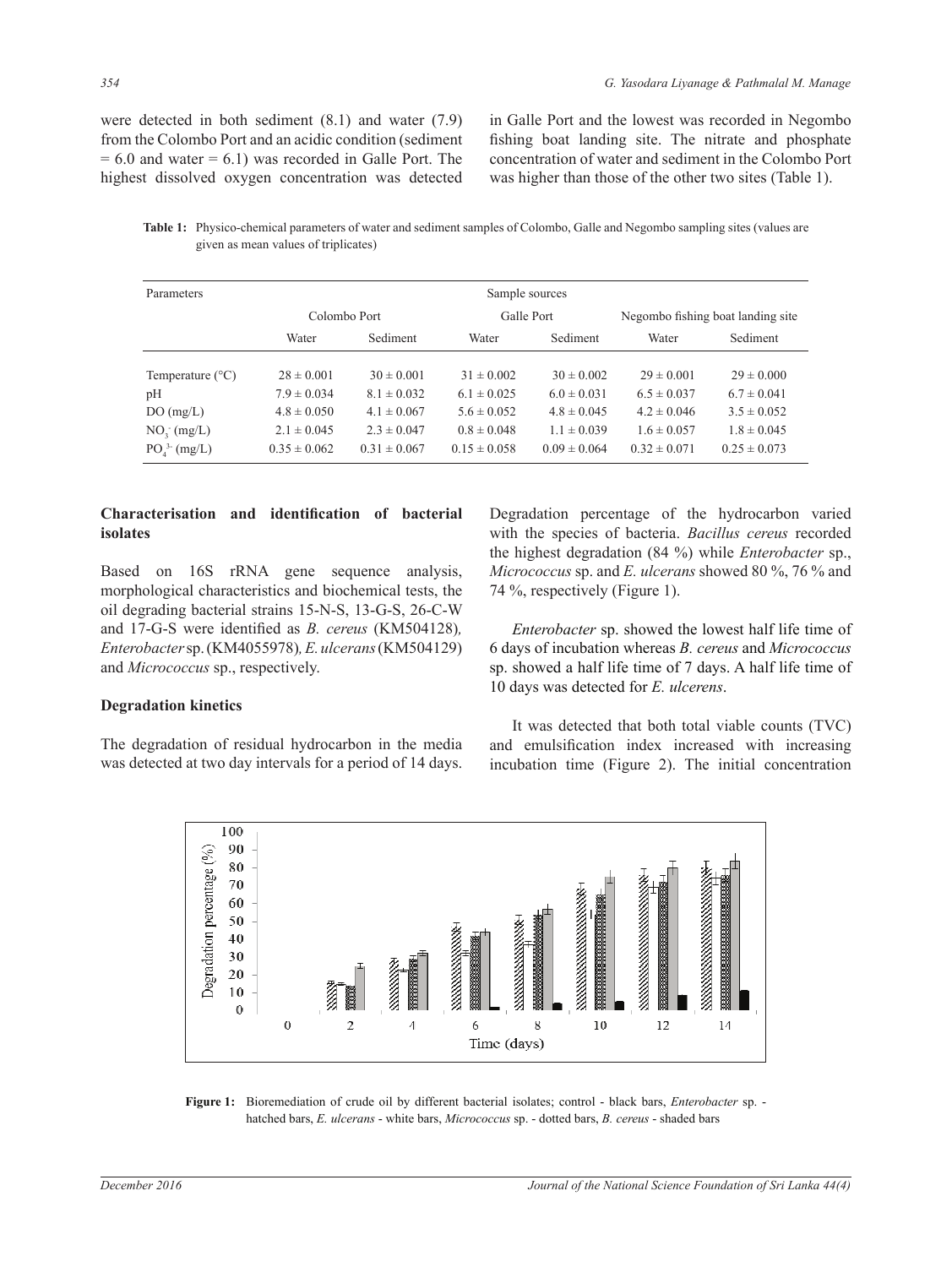

**Figure 2:** Changes in bacterial cell densities (given as CFU/mL) with emulsification index. (a) *B. cereus*; (b) *Enterobacter* sp.; (c) *Micrococcus* sp. and (d) *E. ulcerans*. TVC (open circle), emulsification index (closed circle) When error bars are not shown, standard deviation is less than the width of symbol. TVC; total viable count, CFU; colony forming unit



**Figure 3:** FTIR spectra for crude oil degradation kinetics of (a) *B. cereus* and (b) *Enterobacter* sp.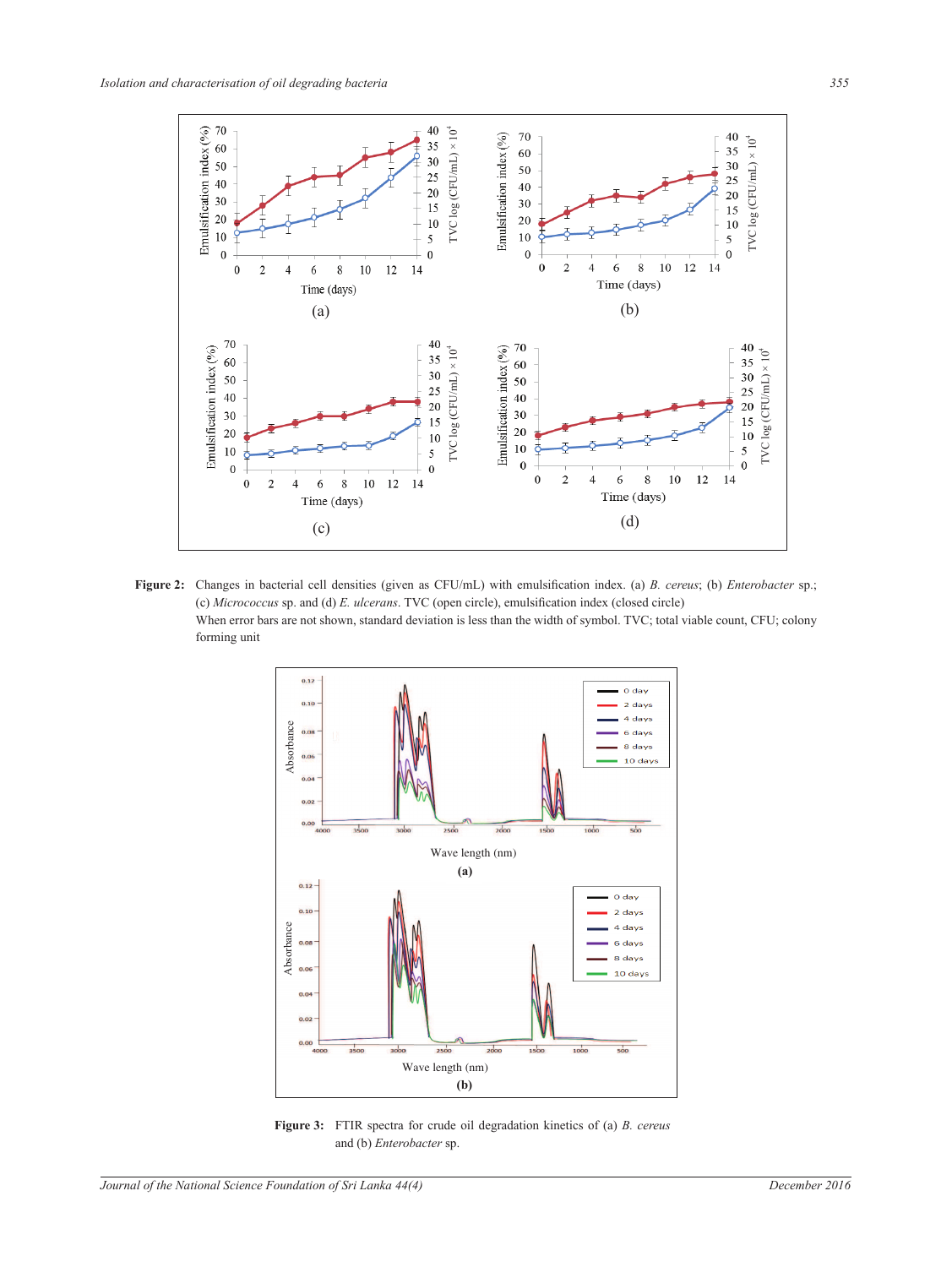

Figure 4: Phylogenetic relationship based on 16S rRNA sequences and the most closely related hydrocarbon degraders recorded, which are found from NCBI.

of bacteria was around  $4.0 \times 10^4$  CFU/mL and a rapid increase in cell densities of the bacteria *B. cereus* (3.0  $\times$  10<sup>5</sup> CFU/mL), *Enterobacter* sp.  $(2.0 \times 10^5 \text{ CFU/mL})$ , *Micrococcus sp.*  $(2.0 \times 10^5 \text{CFU/mL})$  and *E. ulcerans*  $(1.0$  $\times$  10<sup>5</sup> CFU/mL) was recorded after 14 days of incubation. The emulsification index of each bacteria inoculated sample increased from 18 % to 65 % (*B. cereus*), 48 % (*Enterobacter* sp.), 38 % (*Micrococcus* sp.) and 38 % (*E. ulcerans*) following 14 days of incubation.

 Based on the results of degradation kinetics, *B. cereus* and *Enterobacter* sp. were selected for FTIR analysis. The FTIR spectra revealed that the peak area relevant to the C-H group stretching  $(2850 - 3000 \text{ cm}^{-1})$ decreased with incubation time from  $0.115 - 0.04$  for  $B.$  cereus and from  $0.115 - 0.08$  for *Enterobacter* sp. (Figures 3a and 3b). Further, it was detected that the infrared absorption wavelength range  $1455 - 1500$  cm<sup>-1</sup> was relevant to deformations of C-H bonds to  $\text{CH}_2$ ,  $\text{CH}_3$ and cyclohexanes, and decreased from  $0.08 - 0.018$  in *B. cereus treatment and from 0.08 - 0.04 in Enterobacter* sp. treatment within 10 days of incubation.

#### Phylogenetic analysis

The most parsimonious tree generated by Bio-edit for *B. cereus*, *Enterobacter* sp. and *E. ulcerans* is shown in Figure 4. The genus *Enterobacter* is identified as proteobacteria and genus *Bacillus* is identified as in firmicutes group. The phylogenetic analysis showed that there was a close relationship between the genera *Enterobacter* and *Bacillus*.

## **DISCUSSION**

Sri Lanka is known as one of the worst polluters of the Indian Ocean (NCEAS, 2012). Unplanned land use practices, release of wastewater to coastal and terrestrial environments and shipping activities in the Indian Ocean consequently contaminates the ocean water with hydrocarbons and inorganic chemicals etc. (MEPA, 2012).

 The use of conventional methods to remove environmental contaminants have resulted in threats to aquatic life. Use of bioremediation processes to remove environmental contaminants is an eco-friendly method. Recent *in vitro* and *in situ* studies have revealed that the use of microbes for cleaning environmental pollutants is accessible in all parts of the world as a cost effective and highly efficient method.

 Bioremediation is an environment friendly and cost effective method of removing or degrading pollutants like hydrocarbons in contaminated environments (Omotayo *et al*., 2012). Bacteria are the most active microorganisms in petroleum degradation and they work as primary degraders of spilled oil in the environment (Rahaman *et al*., 2002).

 The presence of preferred environmental conditions for bacterial growth and reproduction can result in efficient degradation of contaminants. Leahy and Colwell (1990) have reported that most of the bacteria prefer  $6-8$ pH and  $28 - 31$  °C temperature for the optimal growth and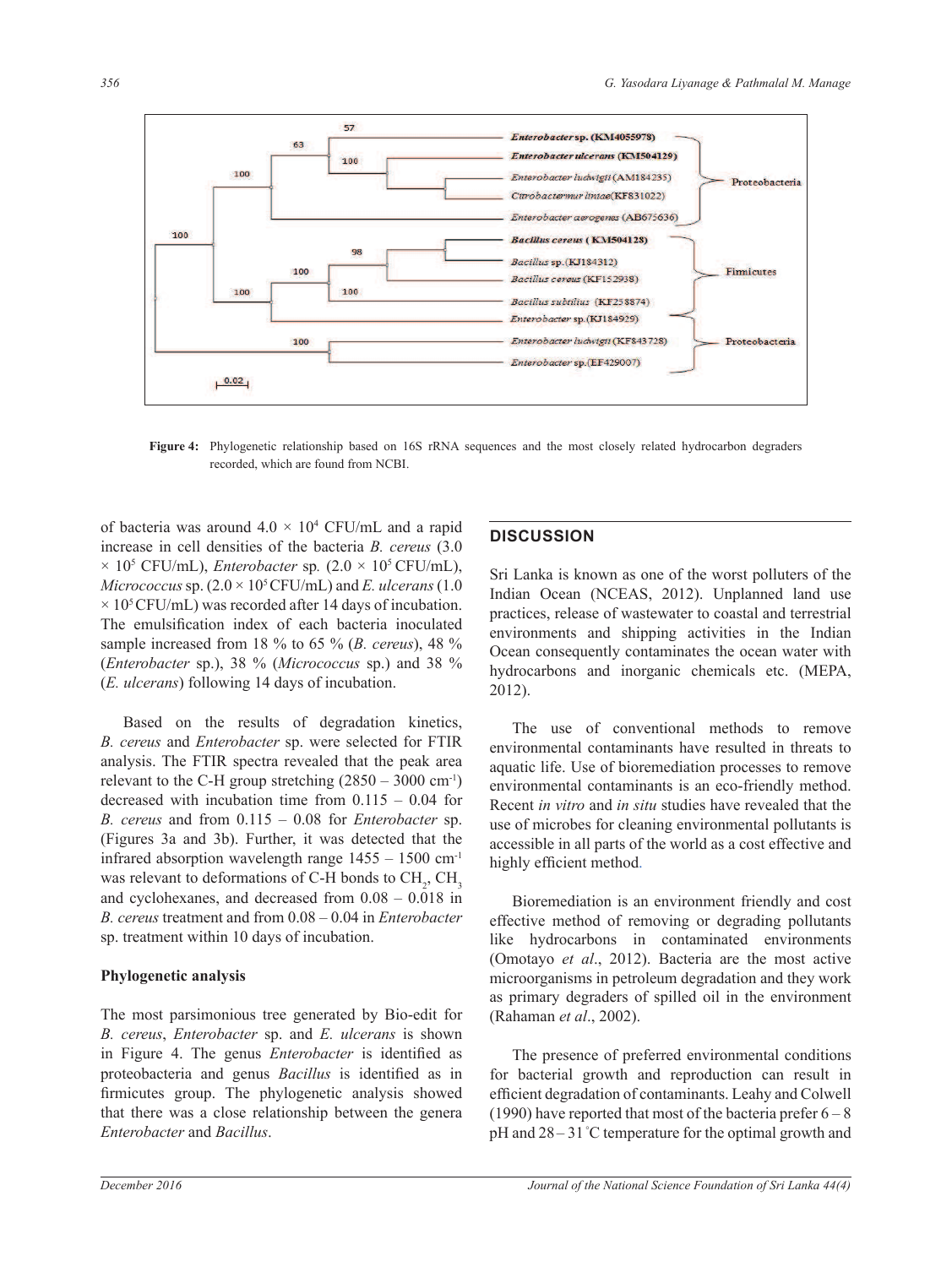biodegradation of petroleum. In the present study, it was detected that water and sediment pH were in the range of  $6 - 8.1$  in all sampling sites and thus, the environmental conditions prevailing in the areas from where the bacteria were isolated are favourable for optimal bacterial growth and oil degradation.

 Several hydrocarbon degrading bacteria have been isolated from sediment and aquatic sources and tested for their petroleum degradation potential in many countries (Mittal & Singh, 2009). *Arthrobacter* sp., *Burkholder*  sp., *Mycobacterium* sp., *Pseudomonas* sp., and *Bacillus* sp. etc. were recorded to be involved in hydrocarbon, petroleum degradation and their degradation efficiencies increased from 0.13 % to 80 % and 100 % (Rahaman et al., 2002). The present study showed efficient oil degraders with varying degradation percentages. Among the 60 isolated strains, *B. cereus, Micrococcus* sp., *E. ulcerans* and *Enterobacter* sp. were identified as fast growing bacteria in crude oil. Several other studies have also reported the above strains as biodegraders of oil (Leahy & Colwell, 1990; Banat *et al*., 2000; Latha & Kalaivani, 2012; Omotayo *et al*., 2012).

 Nwaogu *et al*. (2008) have reported that after 30 days of incubation *B. subtilus* degrades 65 % of the crude oil whereas the present study showed more than 84 % degradation by *B. cereus* after 14 days of incubation (Figure 1).

 *Bacillus cereus* showed the highest population density when compared to the other bacterial isolates (Figure 2a). The cell density increased from  $7.0 \times 10^4$  CFU/mL to  $3.0 \times 10^5$  CFU/mL when the crude oil concentration decreased from 0.01 g/mL to 0.0016 g/mL. Similar results have been recorded by Omotayo *et al*. (2012) for *Corynebacterium* sp., *Bacillus* sp. and *Micrococcus* sp. However, Omotayo *et al*. (2012) have recorded that the increase of bacterial cell densities during the oil bioremediation process was ten times lower than the results of the present study. Furthermore, Atlas and Hazen (2011) have recorded that the half life time of crude oil degradation by *B. subtilus* was 8 days whereas the present study recorded a 7-day half life time for *B. cereus*.

 Bhat *et al*. (2011) have noted that the bands at 2925.1 cm<sup>-1</sup> and 1027.2 cm<sup>-1</sup> indicate the C-H stretching in aliphatic region and C-O stretch for primary alcohols, respectively. Elena and John (2003) have reported that the range  $3000 - 3100$  cm<sup>-1</sup> is an indication of C-H stretching in aromatic compounds. Thus, the results of the present study (Figure 3) suggest that *B. cereus* and *Enterobacter* sp. prefer both C-H aliphatic and aromatic stretches to degrade long chain alkanes in crude oil. The FTIR results further confirmed cleavage OH stretching by bacteria. This was evident by the decreasing peak area with height.

Emulsification activity and emulsification index are used to determine the bio surfactant producing activity of bacteria (Kishore & Ashisk, 2007). Bio surfactant activities indirectly represent the quantity of bio surfactant produced and directly involved in the process of hydrocarbon removal from the environment through increased bioavailability and subsequent biodegradation of the hydrocarbons by direct cell contacts (Leahy & Colwell, 1990; Banat et al., 2000). The emulsification indices (Figure 2) shown in the study could be attributed to the ability of the bacterial isolates to clean up the oil effectively.

## $\bf Acknowledgement$

The authors wish to thank the University of Sri Jayewardenepura for providing the financial support.

## **REFERENCES**

- 1. Abbasi A. & Amiri S. (2008). Emulsified behaviour of an exopoly saccharide produced by *Enterobacter cloacae*. *Biotechnology* **7**
- 2. Admon S., Green M. & Avnimelech Y. (2001). Biodegradation kinetics of hydrocarbon in soil during land treatment of oily sludge. *Bioremediation* **5** DOI: http://dx.doi.org/10.1080/20018891079285
- 3. American Public Health Association (APHA) (2013). *Standard Methods for the Examination of Water and Wastewater*. American Public Health Association, Washington DC, USA. Available at: *https://www. standardmethods.org/ViewArticle.cfm?articleID=98,*  Accessed 25 November 2014.
- 4. Atlas R.M. & Hazen T.C. (2011). Oil biodegradation and bioremediation; a tale of the two worst spills in US history. *Environmental Science and Technology* 45 $(16)$ : 6709 - 6715. DOI: http://dx.doi.org/10.1021/es2013227
- 5. Banat I.M., Makkor R.S. & Cameotra S.S. (2000). Potential commercial applications of microbial surfactants. *Applied Microbiology and Biotechnology* **53** DOI: http://dx.doi.org/10.1007/s002530051648
- 6. Bhat M.M., Shankar S., Shikha, Yunus M. & Shukla R.N. (2011). Remediation of hydrocarbon contaminated soil through microbial degradation- FTIR based prediction. *Advances in Applied Science Research*  $2(2)$ : 321 - 326.
- 7. Chin K.J., Sharma M.L., Russel L.A. & Lovely D.R. (2008). Quantifying expression of a dissimilatory (bi) sulfitereductase gene in petroleum-contaminated marine harbor sediments. *Microbial Ecology* **55** DOI: http://dx.doi.org/10.1007/s00248-007-9294-2